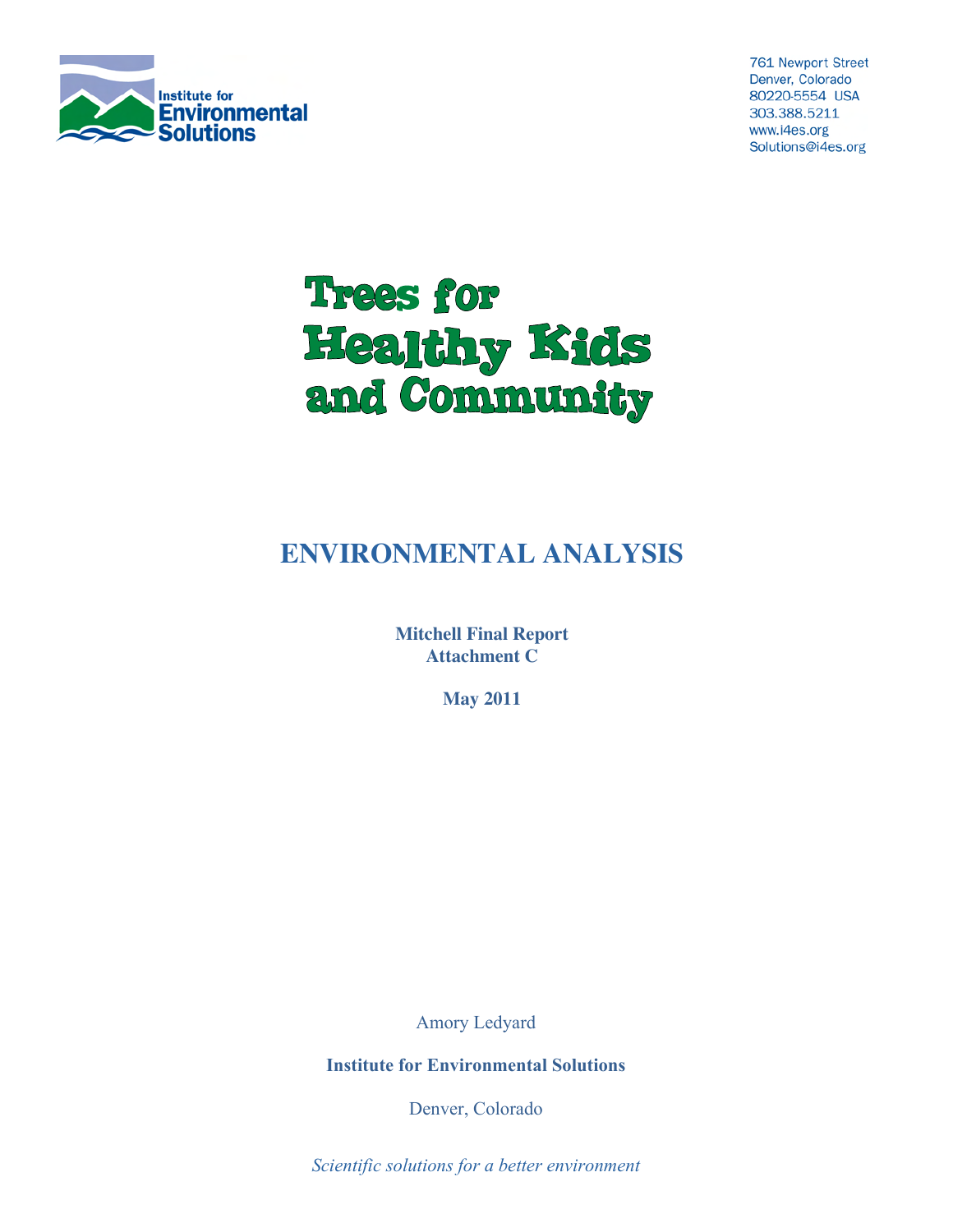## **TABLE OF CONTENTS**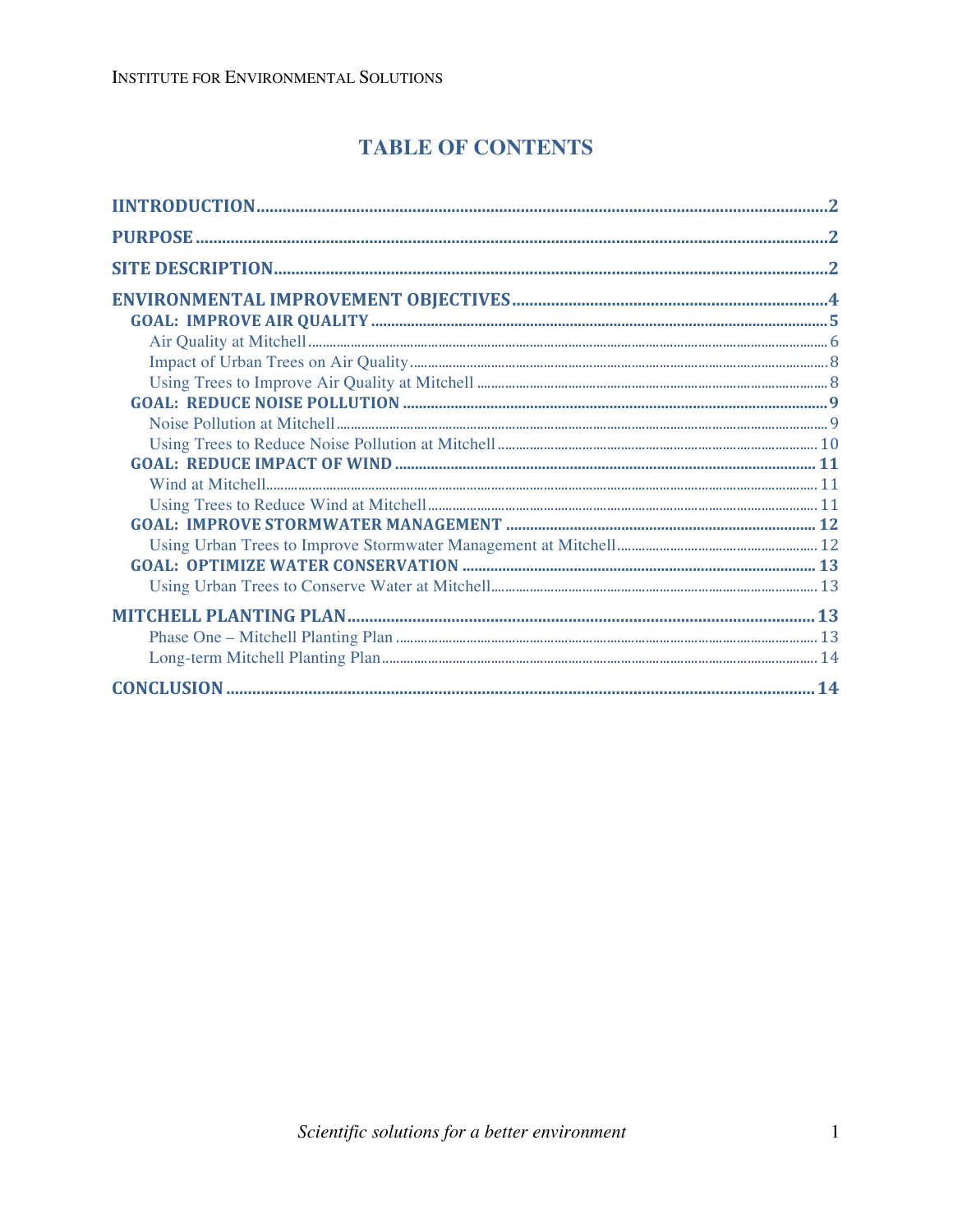### **I. INTRODUCTION**

The goal of *Trees for Healthy Kids and Community* is to create lasting, replicable, positive change in environmental health at Mitchell Elementary School (Mitchell) in Golden, CO. Mitchell faces multiple environmental challenges due to its proximity to Colorado Highway 93.

Specific challenges identified at Mitchell include:

- Particulate and gaseous airborne pollutants from the highway
- Noise pollution from the highway
- Strong wind

The school lacks a physical barrier between the campus and Highway 93, leaving the campus fully exposed to air and noise pollution and wind from the north and northwest. Concerns about the potential impact on students' health and the environment prompted the school administration and Parent-Teacher Association (PTA) to seek a solution to these problems. In establishing a vegetative barrier between the Mitchell campus and Highway 93, the IES *Trees for Healthy Kids and Community* project addresses the school's environmental challenges while optimizing the environmental benefits provided by trees.

Important additional benefits include:

- Stormwater runoff quality and quantity control
- Water conservation optimization

IES, Mitchell, the PTA Grounds and Garden Committee, Jefferson County Schools, Confluent Design, and the City of Golden collaborated to implement cost-effective, integrated, long-term solutions to these challenges by combining strategic tree selection and planting with education and outreach.

### **II. PURPOSE**

The purpose of this report is to assess indicators of environmental quality and evaluate the effectiveness of strategic tree selection and planting as a solution to improving environmental health at Mitchell. This analysis includes an evaluation of air quality, noise pollution, wind, stormwater volume and pollutant control, and water consumption.

### **III. SITE DESCRIPTION**

Mitchell is located in Golden, Colorado in the Rocky Mountain Foothills west of Denver. The campus is on Rubey Drive between South Table Mountain and Highway 93. The school was constructed in 1998 and has little vegetative landscaping. Due to its proximity to Highway 93, Mitchell faces multiple environmental and health challenges.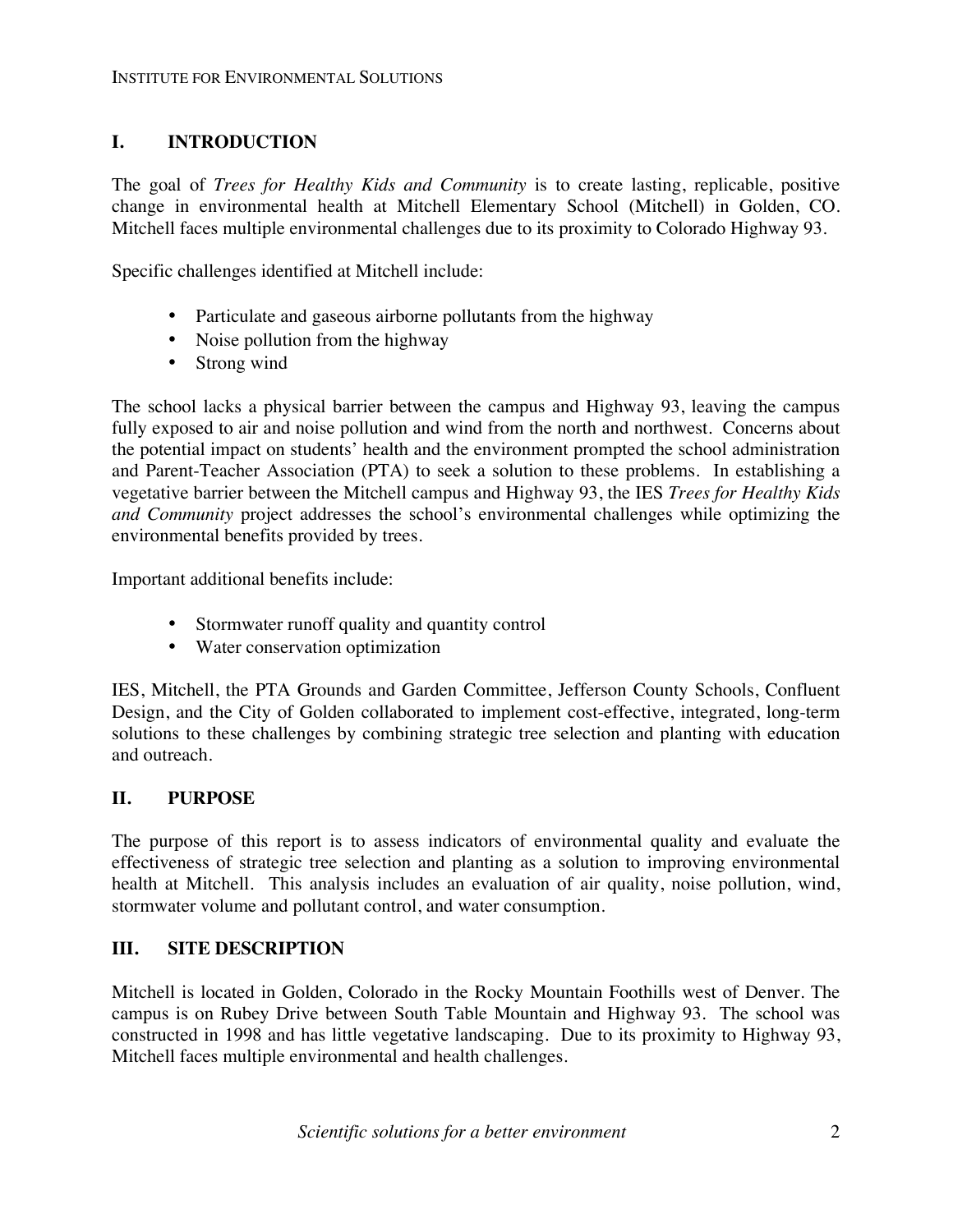The campus receives full, direct sunlight throughout the day and faces northern and northwestern winds. The soil mixture at Mitchell is moderately to severely compact and contains mostly clay and rock. Other soil considerations on the Mitchell campus include indications of soil layer disturbance, evidence of recent construction, presence of construction debris, and poor drainage. Figure 1 divides the Mitchell campus into landscape zones, each with categorical attributes that possess the potential to optimize additional tree function and benefits.

Figure 1. Mitchell Elementary Campus by Zone – Golden, CO, February 2011 *Data Source:* Kevin Lyles, Confluent Design



The existing landscaping of Zone 1A/1B, located along Rubey drive, includes turf shrubs and clustered evergreen trees. The grade of this landscape zone is moderate to flat, with eastern exposure. Zone 2A/2B, located in the center of the school's front parking lot, has irrigated landscaping with turf and scattered deciduous trees. The grade is nearly flat. Zone 3 is an active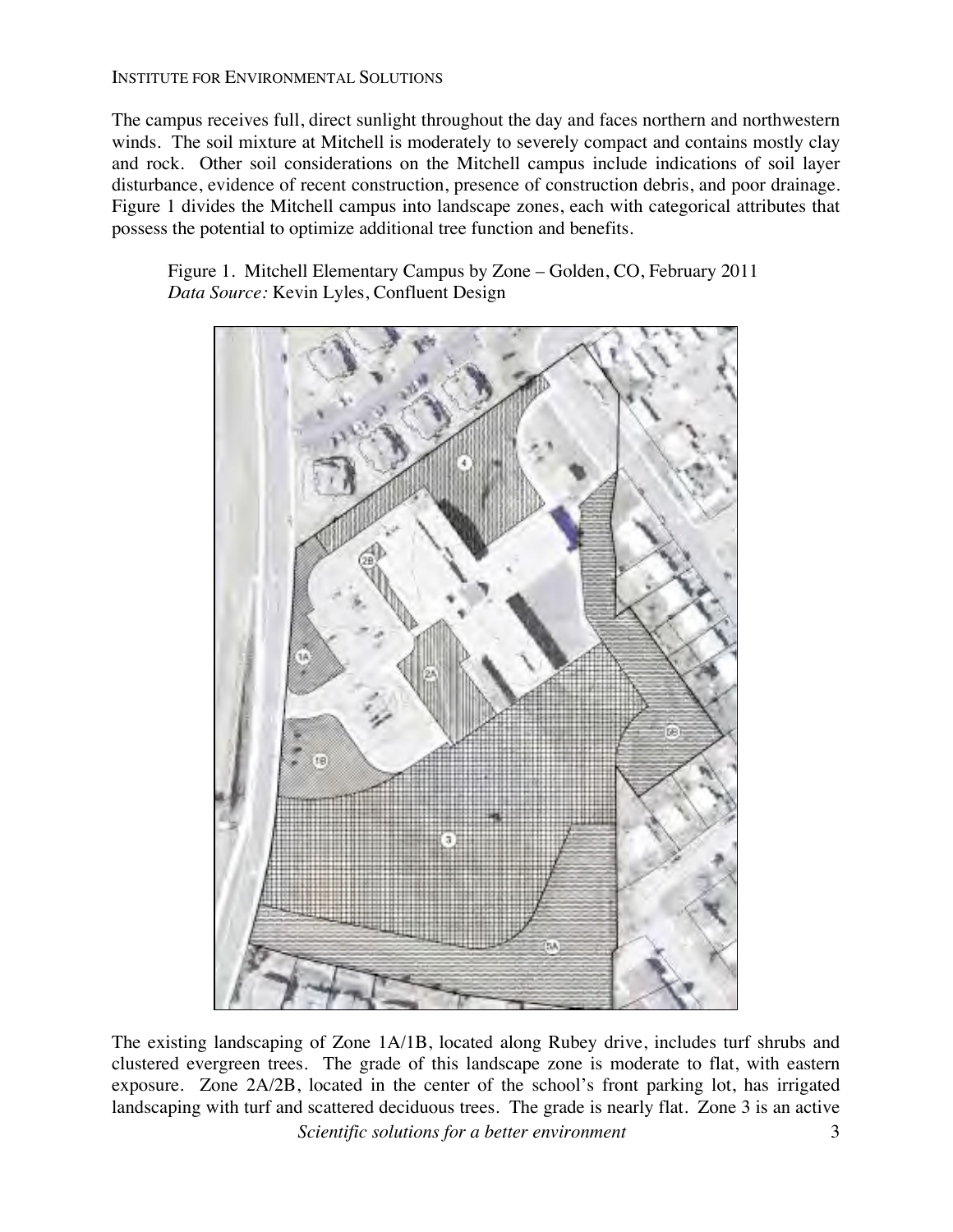play area for the school. This area encompasses a baseball field, two playgrounds, and turf grass. The grade of this zone ranges from flat to steep, with western exposure along Rubey Drive and northeastern exposure between the two playgrounds. This zone has very little vegetation aside from a few recently planted deciduous trees east of the upper playground. Zone 4 contains a detention basin north of the school, where stormwater runoff is collected and stored. A reinforced concrete pipe collects stormwater at the north end of the parking lot and directs it into the basin. Zone 5A/5B provides a landscape buffer between the active play areas and the surrounding residential development. The landscape grade is moderate to steep, with southern exposure in Zone 5A and eastern exposure in Zone 5B. Pasture grasses and some noxious weeds dominate this area. A few native trees and invasive plants are scattered throughout Zone 5A/5B  $(Lyles)^{i}$ .

### **IV. ENVIRONMENTAL IMPROVEMENT OBJECTIVES**

The Mitchell community has long been concerned about the potential health impacts of gaseous and particulate air pollution, noise pollution, and wind, illustrated in Figure 2. Winds from the west and north carry particulate and gaseous air pollution from vehicular traffic on Highway 93 onto the Mitchell campus. Mitchell's main building blocks the natural flow of air over the ground surface, creating a pool where polluted air stagnates  $(Biggs)^{ii}$ . The sounds of the wind and vehicles passing by on Highway 93 and Rubey Drive may cause uncomfortable and agitated conditions for children and adults who spend time in the outdoor recreation areas on campus.



Figure 2. Mitchell Environmental Concerns - Golden, CO, Spring 2011 *Data Source:* Institute for Environmental Solutions

*Scientific solutions for a better environment* 4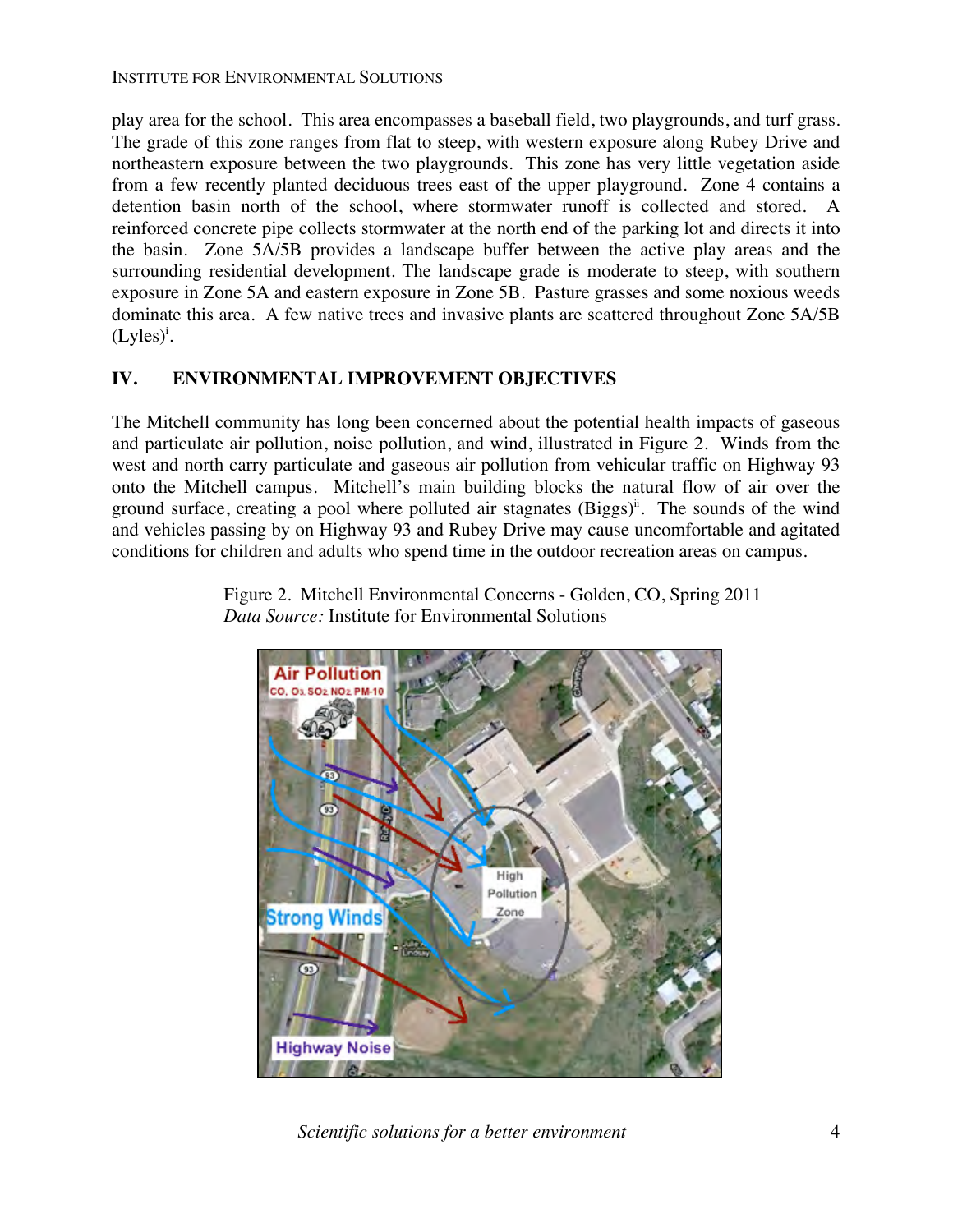### **A. GOAL: IMPROVE AIR QUALITY**

Poor air quality is an on-going concern in the metro Denver region. Air pollution can cause damage to landscape and ecosystem processes and negatively impact human health. Health risks associated with air pollutants include: asthma, reduced lung function, lung damage, bronchitis, cancer, and brain and nervous system damage. Air pollution can be especially harmful to younger and older populations, particularly those individuals with pre-existing health conditions  $(EAP)^{iii}$ .

The Federal Clean Air Act of 1970 established the National Ambient Air Quality Standards (NAAQS), which identify and set regulations for specific criteria pollutants. Carbon monoxide (CO), ozone  $(O_3)$ , sulfur dioxide  $(SO_2)$ , nitrogen dioxide  $(NO_2)$ , and particulate matter (PM-10) are among these pollutants of concern (CDPHE)<sup>iv</sup>. In excess, each of these criteria pollutants can be detrimental to human health and the environment.

Table 1. The Federal Clean Air Act of 1970 National Air Quality Standards: Criteria Pollutants *Data Source:* CDPHE, *Colorado Air Quality Data Report 2010*

**CO:** This colorless, odorless gas is formed when carbon in fuel is not burned completely. It is a component of motor vehicle exhaust, which contributes about 50 percent of all CO emissions nationwide. High concentrations of CO generally occur in areas with heavy traffic congestion. In cities, as much as 85 percent of all CO emissions may come from automobile exhaust. CO affects the central nervous system by depriving the body of oxygen. Health effects vary at different concentrations but include fatigue, chest pains, impaired vision, reduced brain function, headaches, dizziness, and confusion. At high concentrations, CO is deadly. Special concern exists for healthy young children because of increased oxygen requirements that result from a higher metabolic rate.

**O3**: Depending on its location in the atmosphere, ozone can have either harmful or beneficial effects on human health and the environment. In the stratosphere, ozone creates a protective layer that blocks the sun's ultraviolet rays from harming life on Earth. Ground-level ozone (smog) is created by a chemical reaction between oxides of nitrogen  $(NO<sub>x</sub>)$  and volatile organic compounds (VOCs) in the presence of sunlight. Motor vehicle exhaust, which emits both NO and VOCs, is a major source of ground-level ozone; however, trees may also contribute. Exposure to ground-level ozone can cause serious, long-term impairment of lung function. Active children are at the highest risk of ozone exposure because they often spend extended periods of time playing outdoors during summer months, when ozone production levels are highest.

**SO**<sub>2</sub>: Sulfur dioxide gas is formed when fuel that contains sulfur (e.g. oil, coal, natural gas) is burned and when gasoline is extracted from oil. Sulfur dioxide dissolves in water vapor to form acid, and interacts with other gases and particles in the air to form sulfates and other products that can be harmful to people and their environment. High concentrations of sulfur dioxide can cause permanent lung damage, respiratory illness, and cardiovascular disease.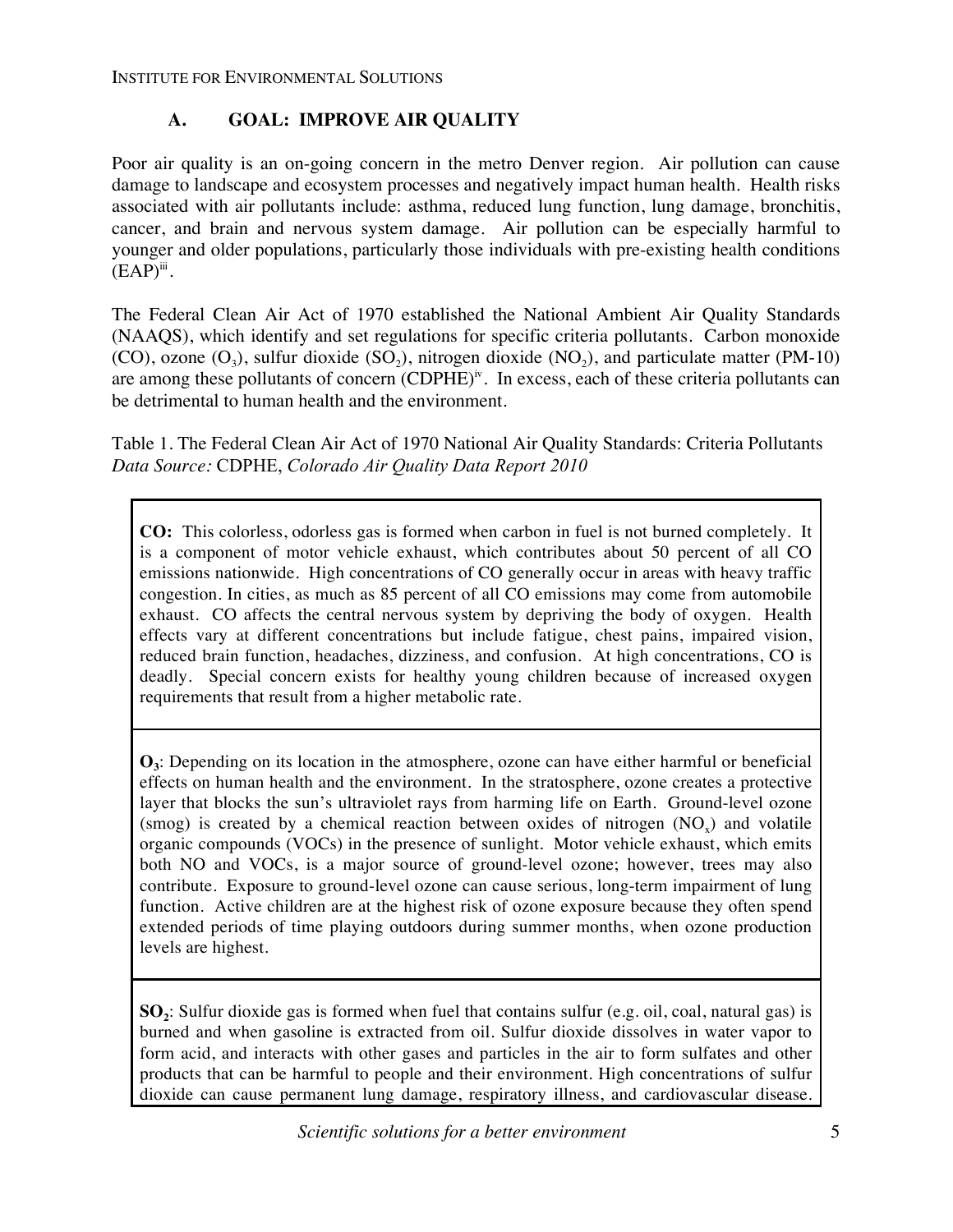Asthmatic children and adults who are active outdoors are the most at risk.

**NO<sub>2</sub>:** Nitrogen dioxide is formed when nitrogen and oxygen in the air are combined in high temperature combustion. In Denver, about 36 percent of  $NO<sub>2</sub>$  emissions come from motor vehicles. Elevated concentrations of  $NO<sub>2</sub>$  cause respiratory distress, degradation of vegetation, clothing, and visibility, and increased acid deposition. Nitrate aerosols, which result from nitric oxide and nitrogen dioxide combining with water vapor in the air, have been consistently linked to Denver's visibility problems.

**Particulate Matter:** Particulate pollution is a mixture of microscopic solid and liquid particles suspended in the air, such as dust, smoke, soils, organic chemicals, allergens, soot, and other microscopic particles. These small particles can enter the body and reach deep into the lungs and bloodstream, causing myriad health complications. The majority of particulate matter pollution comes from miscellaneous sources affected by earth-moving and windblown disturbances. A busy highway generates a significant amount of particulate pollution.

#### **Air Quality at Mitchell**

According to the Colorado Department of Transportation (CDOT) Traffic Information Report for Highway 93 in 2010, the annual average daily traffic count for vehicles passing Mitchell between mile reference point 0 (intersection of Route 6 and Clear Creek Canyon Road) and mile reference point 1.4 (intersection of Highway 93 and Golden Gate Canyon Road) was approximately  $23,500$  vehicles (CDOT)<sup>v</sup>. Accurate vehicle counts between these reference points are available on the CDOT webpage. This area is illustrated in Figure 3. Of the 23,500 vehicles passing by Mitchell daily, approximately 7.3 percent (1,715) were trucks. CDOT predicts that by 2020, the annual average daily traffic count for this location will increase to approximately 27,380 vehicles. Table 2 describes the average annual pollution emissions of carbon monoxide and nitrogen oxides by vehicles on Highway 93 between mile reference point 0 and 1.4. This is not a measurement of air quality at Mitchell but rather a measurement of source pollution. Emissions data for this 1.4-mile stretch contributes to total area emissions, for which there is not accurate data. Vehicles traveling on nearby roads and other sources will also contribute to total emissions impacting Mitchell.

The highway pollution emitted between mile reference point 0 and 1.4 may affect the environmental and human health conditions at Mitchell. Winds from the north and northwest carry pollutants from the highway to the school campus, creating a stagnant air pool in front of the main school building. This pool temporarily stores highway pollutants, making conditions in the parking lot and play areas potentially harmful to human health  $(Biggs)^{ii}$ .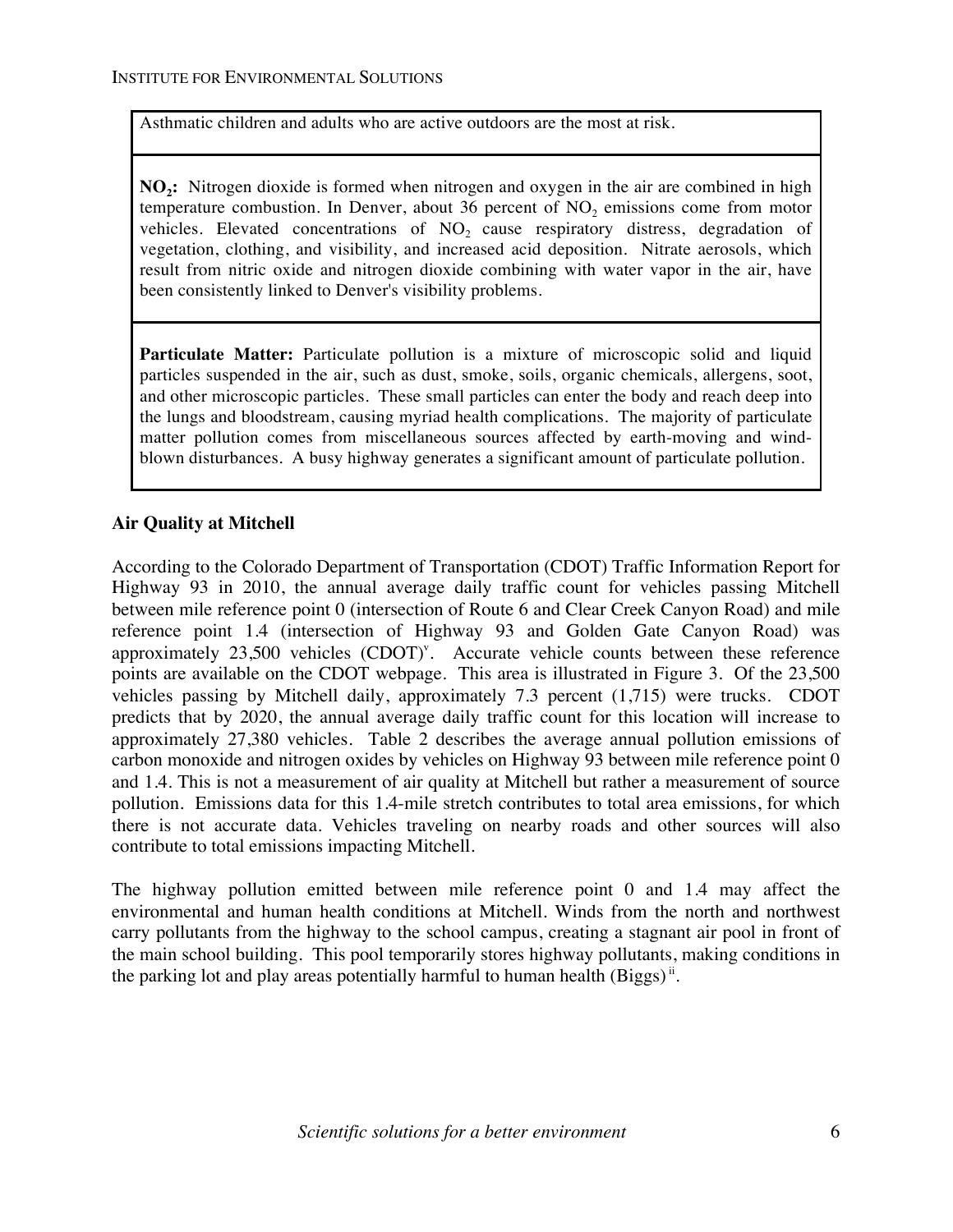

Figure 3. Mile Reference Point 0 to Mile Reference Point 1.4, Highway 93, Golden, CO.

Table 2. Average Annual Pollution Emissions of CO and  $NO<sub>x</sub>$  by Vehicles on Highway 93 Between Mile Reference Point 0 and 1.419, Golden, CO, 2010

*Data Source:* USEPA, *Emission Facts: Average Annual Emissions and Fuel Consumption for Passenger Cars and Light Trucks, 2000*. CDOT, *Vehicle Traffic Volumes and Truck Weights on Colorado State Highways,* 2010.

| Pollutant             | Annual Avg.    | Emission | Calculation                                                           | <b>Annual Pollution</b> |  |
|-----------------------|----------------|----------|-----------------------------------------------------------------------|-------------------------|--|
|                       | Daily Traffic  | Rate per |                                                                       | Emitted from H93        |  |
|                       | 2010           | (g/mi)   |                                                                       | $(0-1.419)$             |  |
| <b>Passenger Cars</b> |                |          |                                                                       |                         |  |
| CO                    | 21,785 cars    | 20.9     | $(21,785 \text{ cars}) \times (1.4 \text{ mi} \times 20.9$            | 519,000 pounds of       |  |
|                       |                |          | g) x (365 days/year) x (1 lb/454                                      | carbon monoxide         |  |
|                       |                |          | g)                                                                    |                         |  |
| $NO_{x}$              | 21,785 cars    | 1.39     | $(21,785 \text{ cars}) \times (1.4 \text{ mi} \times 1.39 \text{ g})$ | 34,500 pounds of        |  |
|                       |                |          | x (365 days/year) x (1 lb/454 g)                                      | oxides of nitrogen      |  |
| <b>Light Trucks</b>   |                |          |                                                                       |                         |  |
| CO <sub>.</sub>       | $1,715$ trucks | 27.7     | $(1, 715$ trucks) x $(1.4 \text{ mi} \times 27.7)$                    | 54,200 pounds of        |  |
|                       |                |          | g) x $(365 \text{ days/year})$ x $(1 \text{ lb}/454)$                 | carbon monoxide         |  |
|                       |                |          | g)                                                                    |                         |  |
| $NO_{x}$              | $1,715$ trucks | 1.81     | $(1, 715$ trucks) x $(1.4 \text{ mi} \times 1.81)$                    | 3,650 pounds of         |  |
|                       |                |          | g) x (365 days/year) x (1 lb/454                                      | oxides of nitrogen      |  |
|                       |                |          | g)                                                                    |                         |  |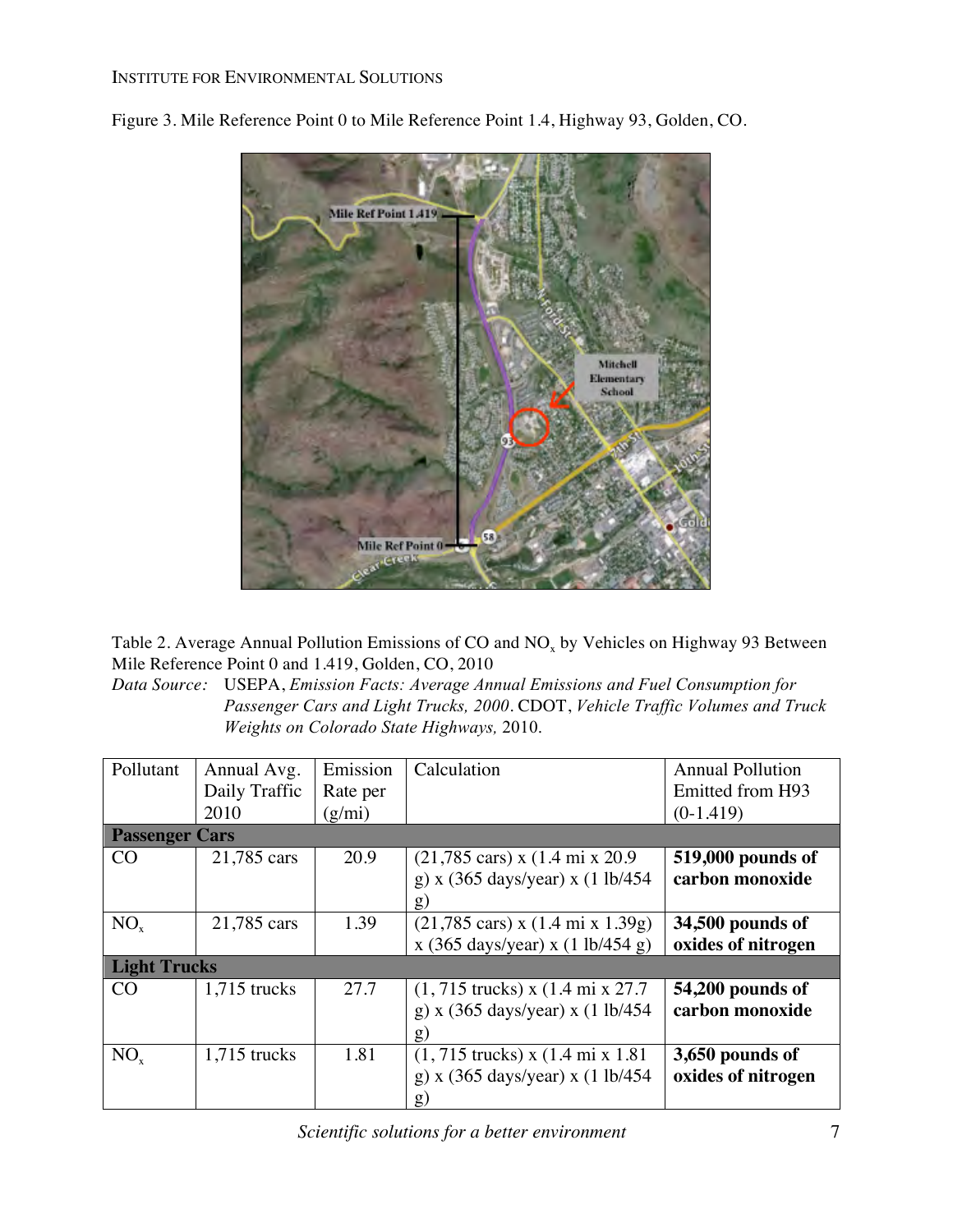The emission rates displayed in Table 2 are averages for the entire in-use fleet determined in April 2000. Newer cars and trucks will emit less pollution and use less gasoline; older cars and trucks may emit more pollution and use more gasoline. The emission rates assume an average, properly maintained vehicle on the road in July 2000, operating on typical gasoline on a warm summer day (72-96 degrees F). Emissions may be higher in very hot or very cold weather.  $(USEPA).$ <sup>vi</sup> While not listed in Table 2, ground-level ozone, sulfur dioxide, and particulate matter from vehicles on Highway 93 also negatively impact Mitchell's local environment, see Table 1.

### **Impact of Urban Trees on Air Quality**

Trees improve air quality by directly removing particulate pollutants from the air by intercepting them on leaf surfaces and by absorbing gaseous pollutants  $(O_3, CO, SO_2,$  and  $NO_2)$  during photosynthesis through the leaf stomata (Nowak)<sup>vii</sup>. When properly cared for and maintained, trees have the ability to improve air quality by:

- Moderating air temperatures
- Increasing oxygen levels
- Intercepting and trapping particulate matter air pollution
- Absorbing gaseous pollutants
- Binding or absorbing water-soluble pollutants on leaf surfaces

(*The IES Tree Project Phase 2 Final Report*)

Trees may also be a detriment to air quality through the emission of VOCs, which can contribute to ground-level ozone formation when combined with sunlight and NO<sub>x</sub>. Strategic tree selection and planting is crucial to optimizing the impact of trees on air quality, since VOC production and ozone absorption varies significantly by species (*The IES Tree Project Phase 2 Final Report*).

### **Using Trees to Improve Air Quality at Mitchell**

Trees can serve as a physical buffer between pollution sources, such as highways, and places where people work and play. This essential function of trees is especially relevant at Mitchell, considering the lack of any physical barrier between the school and Highway 93. Proper placement of trees is fundamental to improving air quality at Mitchell. Certain tree species planted as barriers along roadways and parking lots can be particularly effective at reducing particulate and gaseous airborne pollution. In addition, trees can efficiently serve as filters to street debris and other pollutant emissions. For more detailed information on the ways in which trees can improve air quality, please consult *The IES Tree Project Phase 2 Final Report.*

IES has identified several strategies to improve air quality at Mitchell with urban forestry:

- Increase the number of healthy, large, and long-lived tree species. This will help increase pollution removal and optimize the positive effect of each tree.
- Sustain the existing tree cover to help maintain pollution removal levels.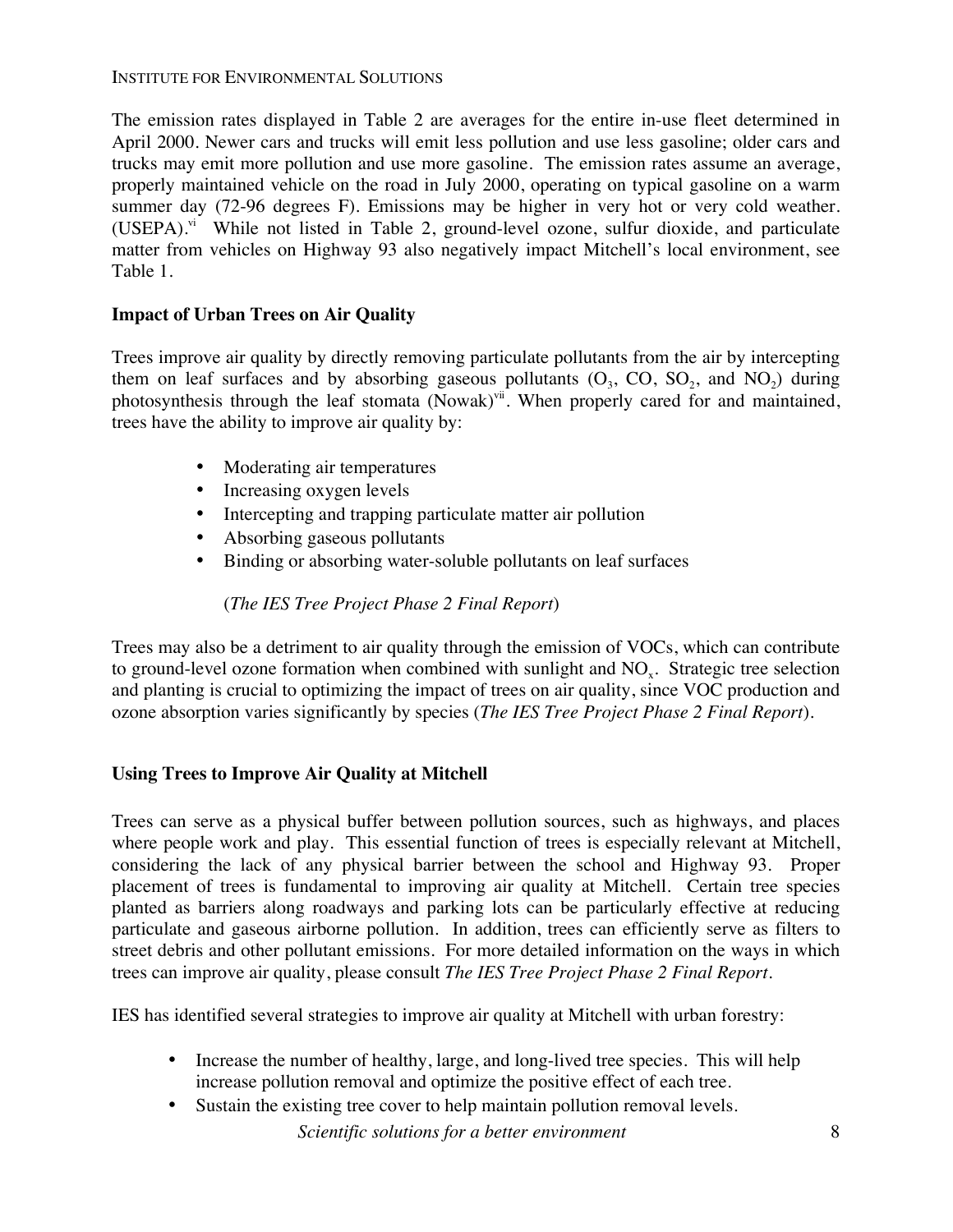- Plant low-maintenance trees to minimize pollution emissions from maintenance activities.
- Plant trees to shade parked cars and reduce vehicular VOC emissions.
- Select tree species that will best optimize environmental improvement objectives. At Mitchell, including evergreen trees in the mix will provide year-round removal of particulate matter.

(*IES City of Golden Strategic Tree Planting Plan for Environmental Improvement)*

### **B. GOAL: REDUCE NOISE POLLUTION**

Noise pollution is defined as unwanted or disturbing sound that interferes with normal activities (USEPA)viii. Studies show that there are direct links between noise and health. Excessive noise can have adverse effects on the physical and psychological health of children, which is related to learning and behavior. According to the EPA, noise can pose a serious threat to a child's physical and psychological health, including learning and behavior. For example, noise can interfere with speech and language, and impair learning and hearing. Other problems associated with excessive noise include increased stress levels, high blood pressure, hearing loss, and lost productivity.

Noise is measured by the intensity and frequency of sound waves that hit the ear. Volume of sound is measured in decibels (dB). The greater the number of decibels, the louder the noise and the more harmful it is to hearing ability. In schools the critical effects of noise are speech interference, disturbance of information extraction, message communication, and annoyance. For outdoor playgrounds the sound level of the noise from external sources should not exceed 55  $\text{dB } (\text{WHO})^{\text{ix}}$ . Noise levels above 85 dB, such as the sounds of busy traffic, can be hazardous to human health (USEPA)<sup>viii</sup>. The 55 dB recommendation is based less on safety and more on comfort, reduced stress, less annoyance due to noise, and less effort needed to listen and understand what is happening in the environment. During a child's developmental stages, it is important to keep noise at a comfortable level, less than 55 dB.

### **Noise Pollution at Mitchell**

Noise pollution occurring from Highway 93 and Rubey Drive pose comfort and health concerns for students at Mitchell. IES conducted a noise evaluation of Mitchell's front outdoor playground. The purpose of this noise evaluation was to characterize noise conditions and establish baseline measurements for future efforts to quantify the environmental impacts of the *IES Trees for Healthy Kids and Community* project. Noise readings were taken in April and May 2011 at varying 15-minute intervals throughout the day, see Table 3. Readings were taken with a Quest Electronic M-27 Noise Logging Dosimeter, provided by Bethany Messersmith of CoorsTek, Inc.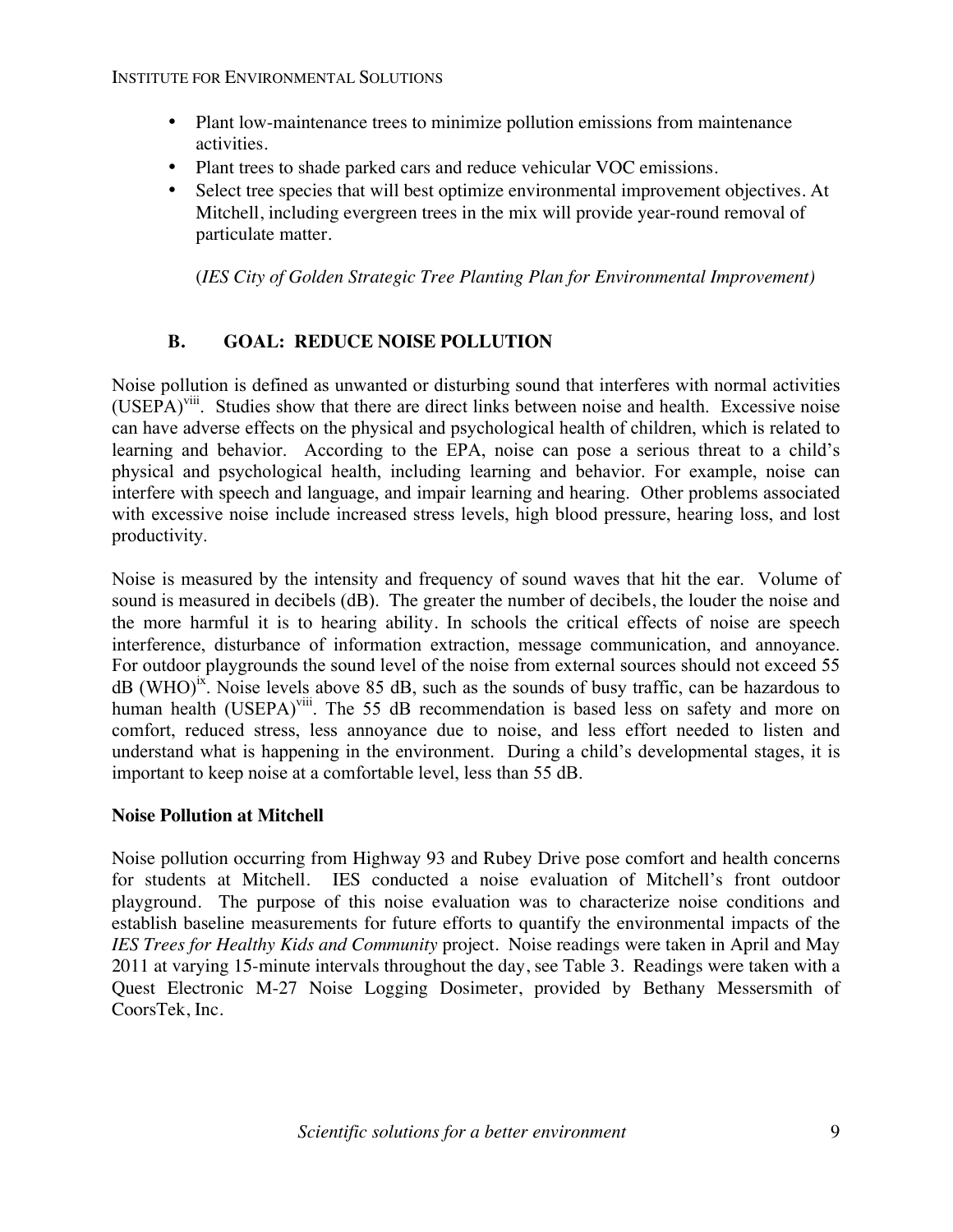| Date and Time         | Environment | Max dB | Average dB |
|-----------------------|-------------|--------|------------|
| 4/27 10:30-10:45 a.m. | Mitchell    | 84.3   | 56.0       |
| $4/27$ 2:35-2:50 p.m. | Mitchell    | 87.9   | 63.2       |
| 4/27 5:00-5:15 p.m.   | Mitchell    | 106.6  | 60.9       |
| 5/11 10:30-10:45 a.m. | Mitchell    | 74.2   | 54.4       |
| $5/11$ 2:30-2:45 p.m. | Mitchell    | 92.8   | 63.5       |
| 5/11 5:00-5:15 p.m.   | Mitchell    | 88.6   | 59.4       |
| $5/18$ 9:35-9:50 a.m. | Mitchell    | 78.6   | 52.2       |
| 5/18 12:15-12:30 p.m. | Mitchell    | 79.5   | 54.5       |
| 5/18 5:00-5:15 p.m.   | Mitchell    | 92.7   | 61.1       |
| 5/25 9:05-9:20 a.m.   | Mitchell    | 72.0   | 54.9       |
| 5/25 2:10-2:25 p.m.   | Mitchell    | 90.1   | 58.0       |
| 5/25 4:45-5:00 p.m.   | Mitchell    | 93.7   | 55.5       |

Table 3. Noise (dB) Readings, Mitchell Elementary, April – May 2011, Golden, CO

While average noise readings did not reach the dangerous levels that could cause permanent hearing and/or health damage, the average readings remained above the WHO's recommendation of 55 dB for outdoor playgrounds. Cars, garbage trucks, and school buses passing along Rubey Drive as well as occasional wind gusts contributed most to the high noise level readings. The highest noise level reading was recorded at 106.6 dB, which is equivalent to the noise produced by a chainsaw or a rock concert. Instantaneous exposure to high noise levels, such as 105 dB and above, is considered hazardous could cause permanent hearing damage  $(CDC)^x$ .

### **Using Trees to Reduce Noise Pollution at Mitchell**

Vegetative noise buffers composed of strategically selected tree species can reduce noise by approximately five to ten decibels. This decrease could reduce noise by up to 50 percent to the human ear (USDA National Agroforestry Center)<sup>xi</sup>. The USDA National Agroforestry Center has researched and published comprehensive guidelines for using trees as noise buffers. USDA-NAC recommendations include:

- Use plants with dense foliage. A diversity of tree species, with a variety of foliage shapes and sizes within the noise buffer may also improve noise reduction.
- Foliage of the plants should persist from the ground up. A combination of shrubs and trees may be necessary to achieve this effect.
- Evergreen varieties that retain their foliage will give better year-round protection.
- Use taller trees.
- Plant trees and shrubs as close together as the species will allow.
- Plant the noise buffer close to the noise source, rather than close to the area being protected.
- The length of the tree belt should be twice as long as the distance from the road to the recipient of the noise.
- The buffer should extend equal distance in both directions parallel to the road.

*Scientific solutions for a better environment* 10 *(USDA National Agroforestry Center)xi*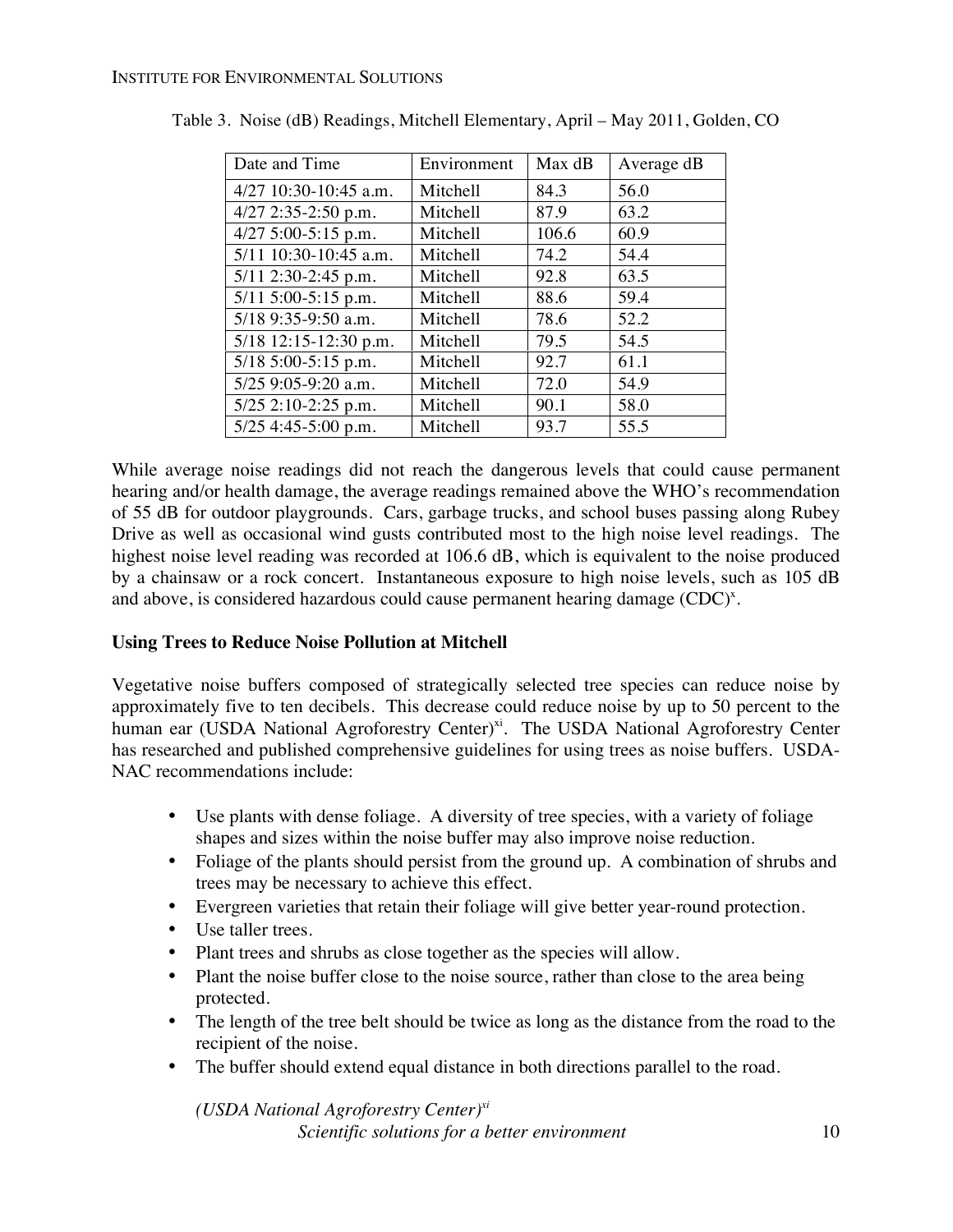### **C. GOAL: REDUCE IMPACT OF WIND**

Wind, at varying speeds, can cause a number of environmental issues, including carrying airborne pollutants far from the source, contributing to noise pollution, causing environmental disturbances, and creating a stressful atmosphere.

### **Wind at Mitchell**

Wind is the natural horizontal motion of the atmosphere. It occurs when warm air rises, and cool air comes in to take its place. Wind disperses and transports pollutants from the source to areas that may not otherwise have been affected  $(USEPA)^{xi}$ . IES and the Mitchell community identified winds prevailing from the north and west as a contributor to air pollution and noise on campus. Table 4 provides average wind speed and temperature data taken from a home weather station located in residential neighborhood on the western side of Highway 93 from Mitchell. While this data is not necessarily representative of actual conditions on the Mitchell campus, it provides a general indication of weather conditions in the area.

| Month / Year    | Average Wind Speed | Max Wind Speed | Average Temperature |
|-----------------|--------------------|----------------|---------------------|
|                 | (mph)              | (mph)          | $(^{\circ}F)$       |
| <b>JAN 2010</b> | 1.2                | 46.0           | 33.9                |
| <b>FEB 2010</b> | 1.1                | 45.0           | 29.3                |
| <b>MAR 2010</b> | 2.5                | 43.0           | 40.8                |
| <b>APR 2010</b> | 2.6                | 50.0           | 47.0                |
| <b>MAY 2010</b> | 2.8                | 57.0           | 52.8                |
| <b>JUN 2010</b> | 2.3                | 36.0           | 68.5                |
| <b>JUL 2010</b> | 2.4                | 38.0           | 72.1                |
| <b>AUG 2010</b> | 2.6                | 34.0           | 71.7                |
| <b>SEP 2010</b> | 2.0                | 32.0           | 66.6                |
| <b>OCT 2010</b> | 2.4                | 57.0           | 54.4                |
| <b>NOV 2010</b> | 1.4                | 45.0           | 40.8                |
| <b>DEC 2010</b> | 1.5                | 65.0           | 38.7                |

Table 4. Wind Speed and Temperature Data, Near Mitchell Elementary, Golden, CO *Data Source:* Mt. Ridge. Foothills West of Golden, Golden, CO Weather Station

### **Using Trees to Reduce Wind at Mitchell**

Properly selected and positioned tree species can reduce the impact of wind and moderate air and ground temperatures. When strategically planted, trees have the ability to act as a windbreak, shade surfaces, and conserve energy.

IES identified strategies that will optimize shade and reduce the impact of wind:

Plant evergreens on the northern / western edge of the area being protected to provide summer shade and winter wind protection.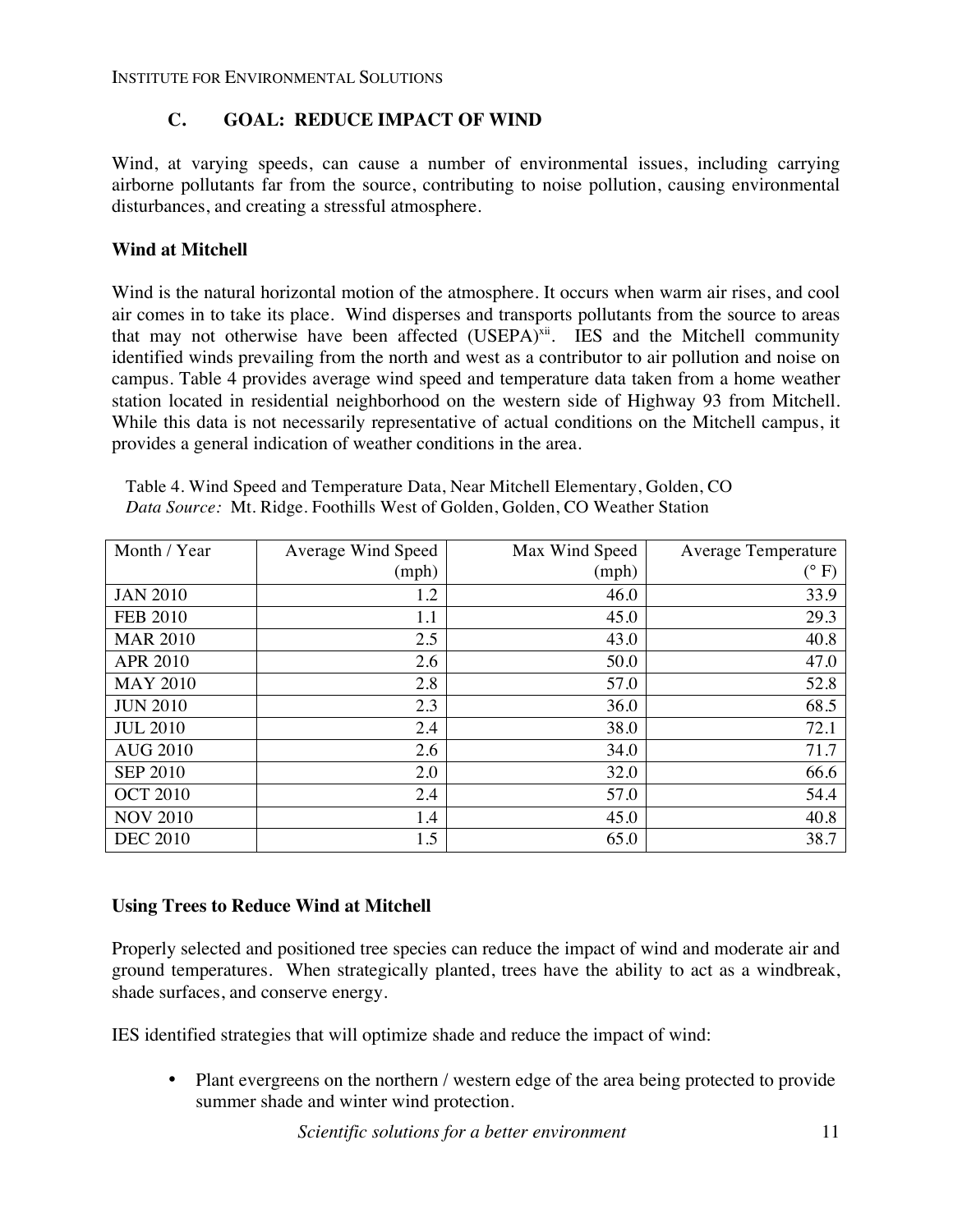- Increase canopy cover to reduce ambient air temperature.
- Use large, full, evergreen trees to create a year-round windbreak.
- Select and plant trees that provide wind relief and may also reduce noise pollution.

(*IES City of Golden Strategic Tree Planting Plan for Environmental Improvement)*

### **D. GOAL: IMPROVE STORMWATER MANAGEMENT**

Stormwater runoff occurs when precipitation does not permeate into the ground. As stormwater flows over the ground surface, it accumulates debris, chemicals, and other pollutants that could contaminate water quality if not properly treated (USEPA)<sup>xiii</sup>. Unlike wastewater and sewage, stormwater is not treated before entering waterways and areas of human contact. Adequate stormwater management and control is essential to providing a healthy and safe environment.

### **Using Urban Trees to Improve Stormwater Management at Mitchell**

Strategically planted trees can function as a natural stormwater management tool by slowing the flow and decreasing the volume of runoff and reducing the pollutant load as stormwater percolates into the ground. A typical medium-sized tree can intercept as much as 2,300 gallons of rainfall per year. Trees that are in-leaf year round have the capacity to intercept the most rainfall and provide the most environmental and health benefits. Broadleaf evergreens and conifers intercept more rainfall than deciduous species where winter rainfall patterns prevail (USDA Forest Service)<sup>xiv</sup>. IES has researched ways in which strategic tree selection and planting can improve stormwater pollutant control. Specific strategies include:

- Choose species that are in-leaf when precipitation is greatest for the region.
- Select species with architectural features that maximize interception, such as large leaf surface area and rough surfaces that store water (e.g. conifers intercept more precipitation than similarly sized deciduous trees).
- Increase tree canopy and improve maintenance of existing trees.

### (*IES City of Golden Strategic Tree Planting Plan for Environmental Improvement)*

At Mitchell, the ground consists of mostly compact clay and rock and exhibits poor drainage abilities. A reinforced concrete pipe at the north end of the parking lot collects stormwater from the school building and parking lot and directs it into a detention basin north of the school in Zone 4, where it is temporarily stored, see Figure 1. Planting trees along the northern fence line of campus would contribute greatly to Mitchell's stormwater management practices. While stormwater flow and pollutant control isn't one of the top environmental priorities of Mitchell, it is an additional benefit of properly selected and placed trees that will help reduce costs and keep a clean environment in the long run.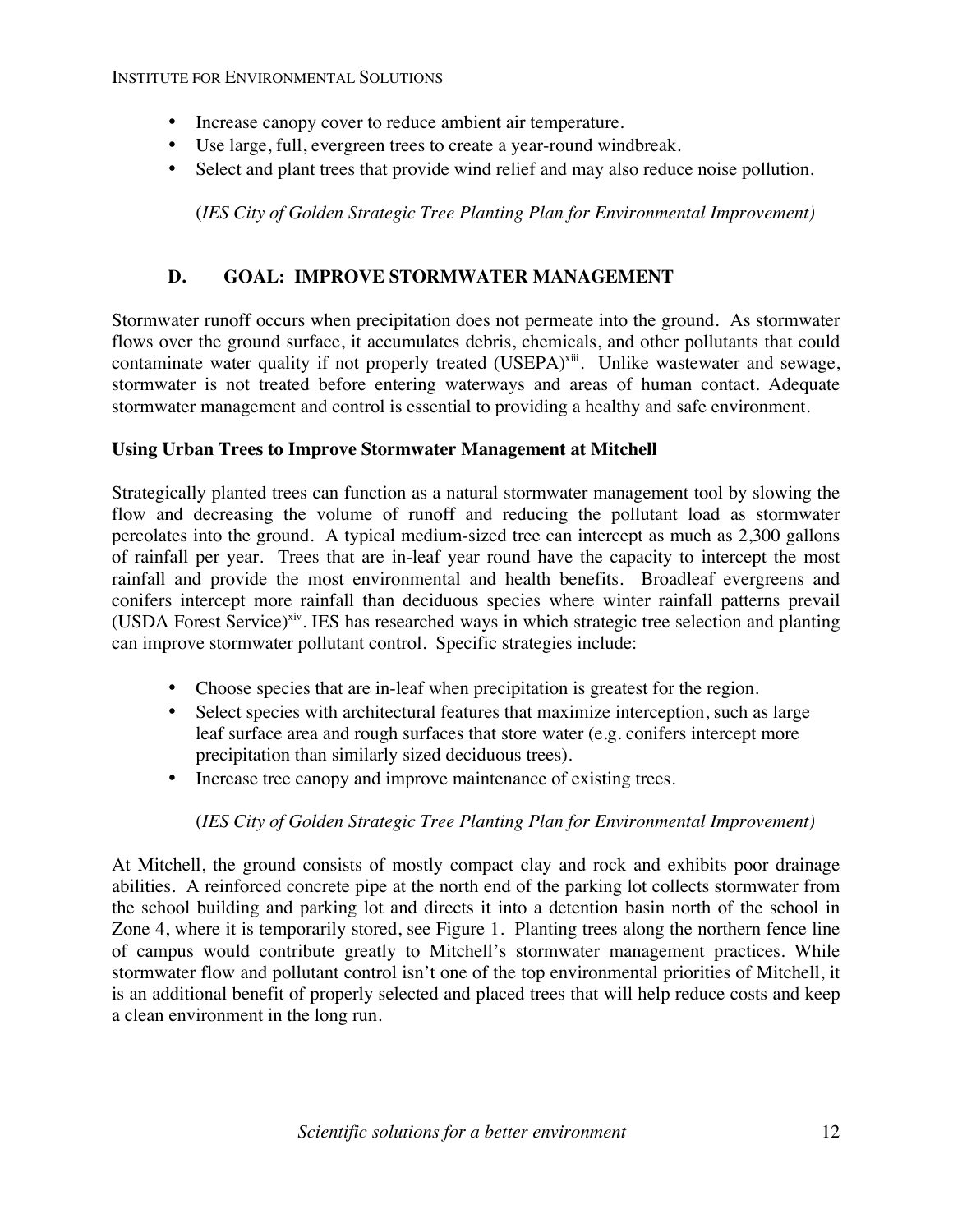### **E. GOAL: OPTIMIZE WATER CONSERVATION**

Colorado's Front Range has a semi-arid and dry climate. Water-use efficiency and conservation is critical in the urban Front Range community, where access to water resources is limited. Water conservation efforts are important in meeting long-term water supply needs, sustaining environmental health, and maintaining quality of life standards  $(CWCB)^{xy}$ .

### **Using Urban Trees to Conserve Water at Mitchell**

The soil composition at Mitchell consists mostly of clay and rock and has poor drainage abilities. Selecting native, drought-resistant trees accustomed to Colorado's climate is very important for the long-term health and survival of trees planted at Mitchell. In a place where access to water is limited, planting species with low water consumption requirements is essential.

IES has identified several strategies that can help improve water conservation:

- Plant drought-tolerant or xeric trees.
- Use water-saving, efficient irrigation methods.
- Water in the evenings or early morning. Do not over-water.
- Maximize energy-saving benefit of trees to reduce power plant water consumption

(*IES City of Golden Strategic Tree Planting Plan for Environmental Improvement)*

### **V. MITCHELL PLANTING PLAN**

IES, in collaboration with the City of Golden Forester Dave High, and Landscape Architect Kevin Lyles, researched and developed a comprehensive, strategic landscape plan that will support Mitchell in reaching its environmental improvement objectives.

### **Phase One – Mitchell Planting Plan**

The Phase One landscaping approach for Zone 1A/1B is based on observed environmental improvement targets and on strategic landscape design practices that will maximize environmental benefits. The landscape design focuses on using strategic tree selection and placement along the school's northern and western fence lines to create a vegetative buffer between Highway 93 and Mitchell Elementary, see Figure 4. The tree buffer will:

- Mitigate highway air pollution on the school campus by absorbing and intercepting pollutants *and* disrupting and diverting the natural airflow.
- Reduce highway noise pollution by absorbing sound waves.
- Create a calm and controlled environment by diverting winds prevailing from the north and west.
- Contribute to on-site stormwater management by intercepting and slowing the flow of precipitation.
- Conserve water by selecting native, drought-tolerant species.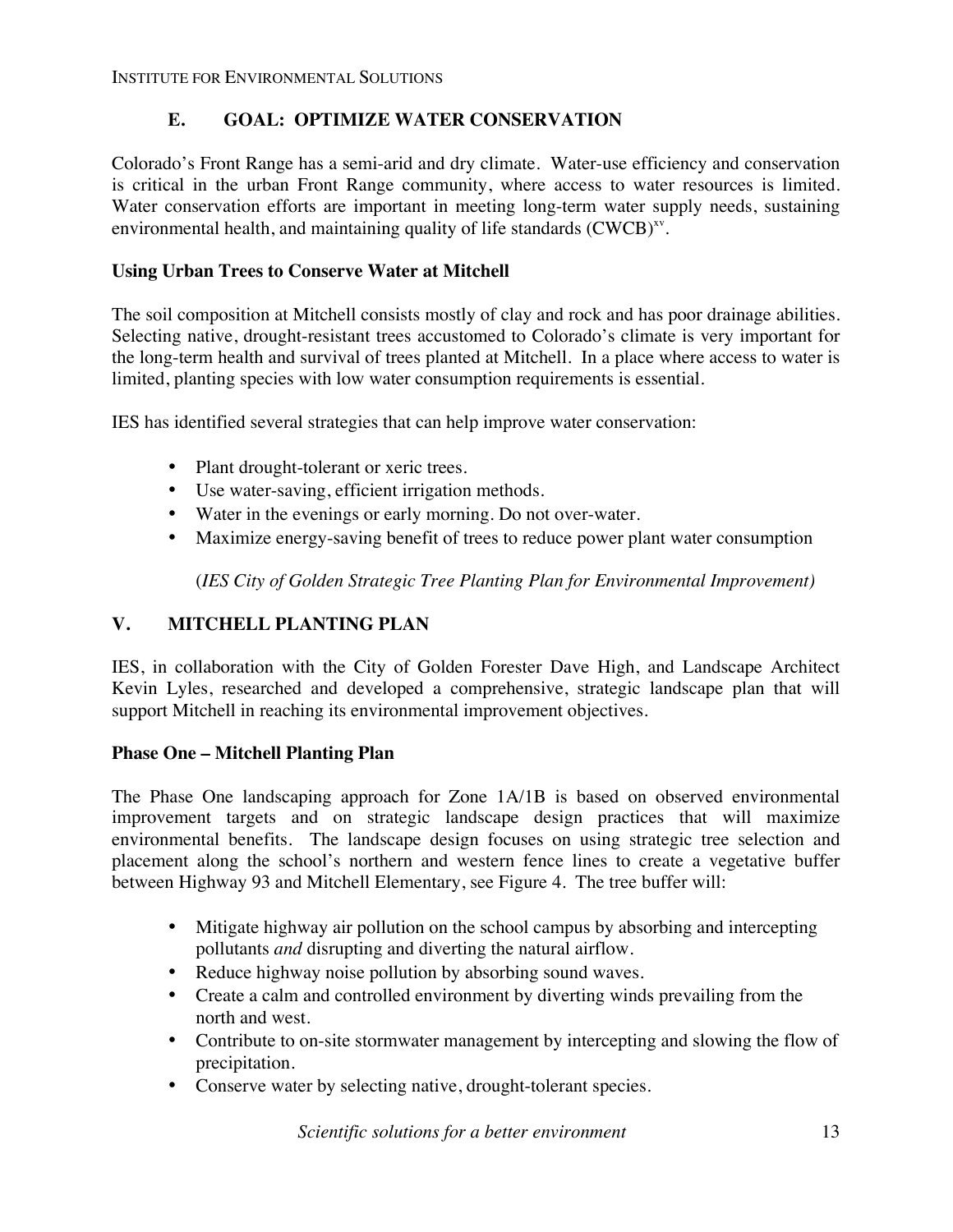Tree species were carefully and strategically selected to optimize environmental benefits and to minimize potential negative impacts, such as increased air pollution. Similarly, planting locations of each species have been designated to best meet the environmental needs of the school. A mix of conifer and evergreen varieties along with a few select deciduous trees will create a vegetative barrier, offering the Mitchell campus year-round protection from wind, air pollution, and noise. IES predicts that as the trees mature to form a full vegetative buffer, the average wind speed, air pollution levels, and noise on the Mitchell campus will decrease. The mix of conifers and evergreens will contribute to slowing the volume and flow of precipitation by intercepting rainfall year-round. The planting plan only includes drought-tolerant species that will maximize water conservation benefits.

#### **Long-term Mitchell Planting Plan**

The remaining landscape zones offer opportunities for tree planting and vegetative management, outdoor learning areas, and additional environmental improvement. Figure 5 illustrates the proposed long-term strategic landscape plan for Mitchell.

The long-term landscape design recommends increased tree canopy and shade in the parking lot. The intention in area encompassing the ball field is to provide shade and create a secondary wind buffer for the upper and lower playgrounds. The design purpose in the area north of the school building is to improve water quality and stormwater management by creating a vegetative swale that supports native plants. This area also provides an opportunity to transform the stormwater detention basin into a wetland educational area that could support a native riparian plant community. The southeast corner of campus will focus on enhancing the ecological integrity of the existing native plant community by creating a prairie learning area. The completion of the long-term landscape design is contingent on future interest by the Mitchell community and availability of funding.

### **VI. CONCLUSION**

As part of the *Trees for Healthy Kids and Community* project objective to achieve lasting, replicable, positive change at Mitchell, IES and the Mitchell Project Committee plan to monitor the environmental benefits of the trees as they mature. A tree maintenance plan has been instituted and will help ensure the long-term survival and health of the trees. The Phase One planting plan allows the Mitchell community to reach its environmental improvement objectives through strategic tree selection and management.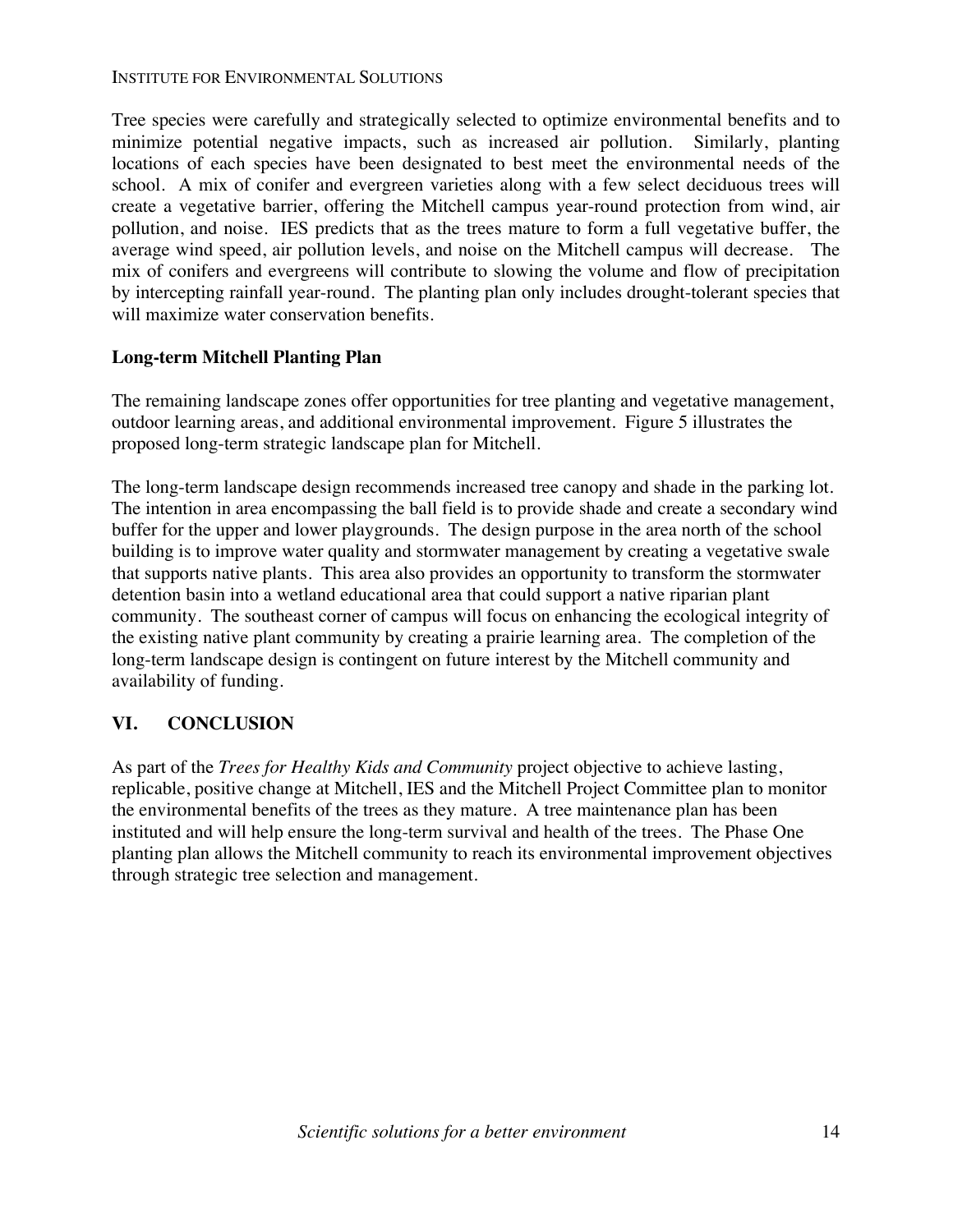Figure 4. Mitchell Elementary Planting Plan and Tree Species Selection– May 1, 2011 *Data Source:* Kevin Lyles, Confluent Design

MITCHELL ELEMENTARY SCHOOL 201 RUBEY DRIVE, GOLDEN CO 80403 TREES FOR HEALTHY KIDS AND COMMUNITY PROJECT INSTITUTE FOR ENVIRONMENTAL SOLUTIONS 2011 MAY 1 VOLUNTEER PLANTING PROJECT Final Planting Plan 2011-04-19 Prepared by Confluent Design J Project #11010 EGEND<br>NT WHITE FIR űΤΥ W ᆁ ABIES CONCOLOR FT McNAR RED BUGKEYE 3 ae AESCULUS x CARNEA TT MoNARC WH WESTERN HACKGERRY ۸ CELTIS OCCIDENTALIS 27.9533 RUSSIAN HAWTHORN RNŭ CRATAEGUS AVEIGUOUS WH KENTUCKY COFFEETREE **RE** z PRIDU GYMINOCLADUS DIDIOUS TEX NJ WICH TA BLUE JUNIFER H) **BO** JUNPERUS SCOPULORUM WICHITA GLUE' **BRISTLECONE PINE** 8P ŋ PINUS ARISTATA LP VANDERWOLF LIMSER PINE à PINUS FLEXILIS VANDERWOLF TOTAL 35

*Scientific solutions for a better environment* 15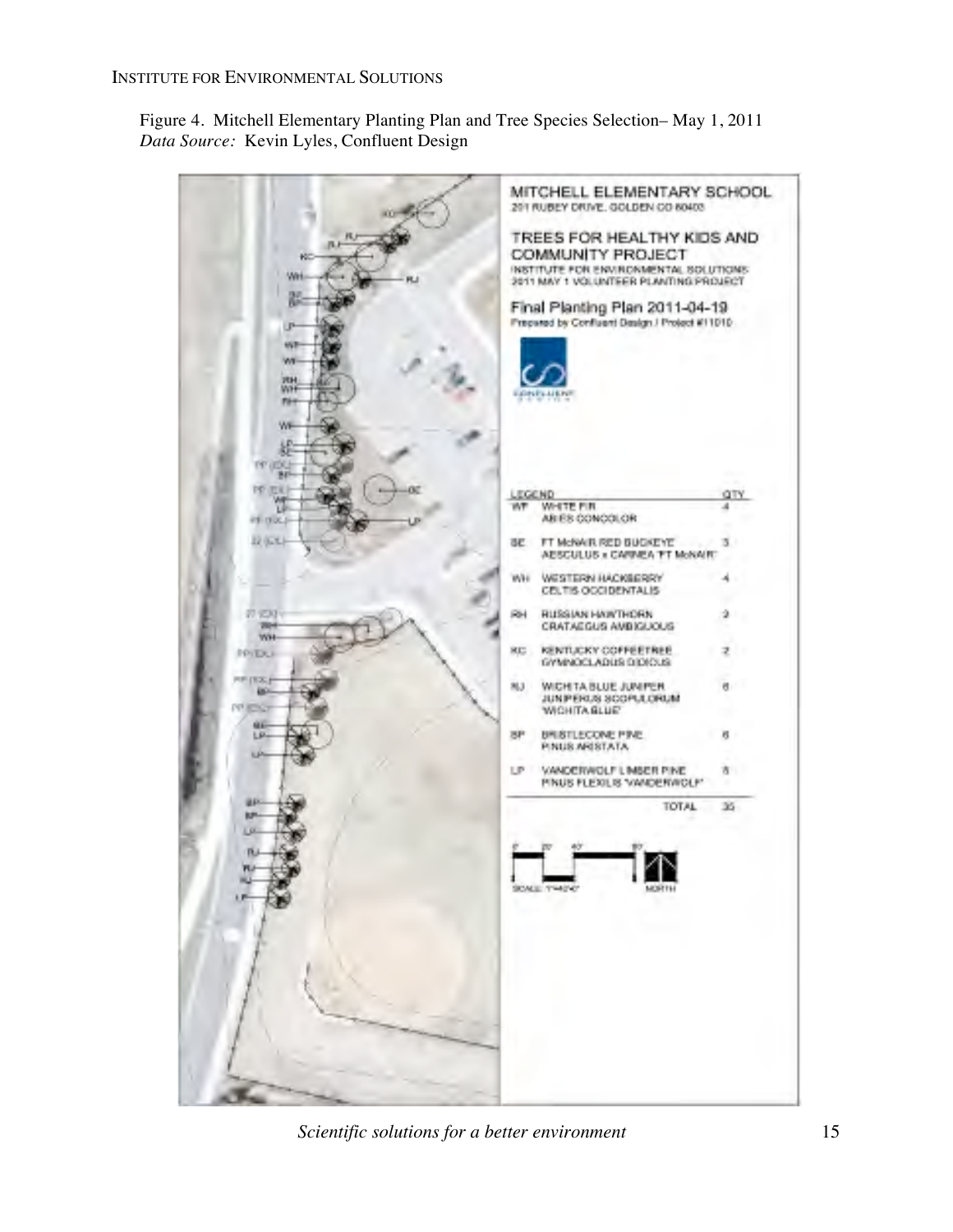Figure 5. Long-term Landscape Design Concept for Mitchell Elementary – Golden, CO  *Data Source:* Kevin Lyles, Confluent Design



*Scientific solutions for a better environment* 16